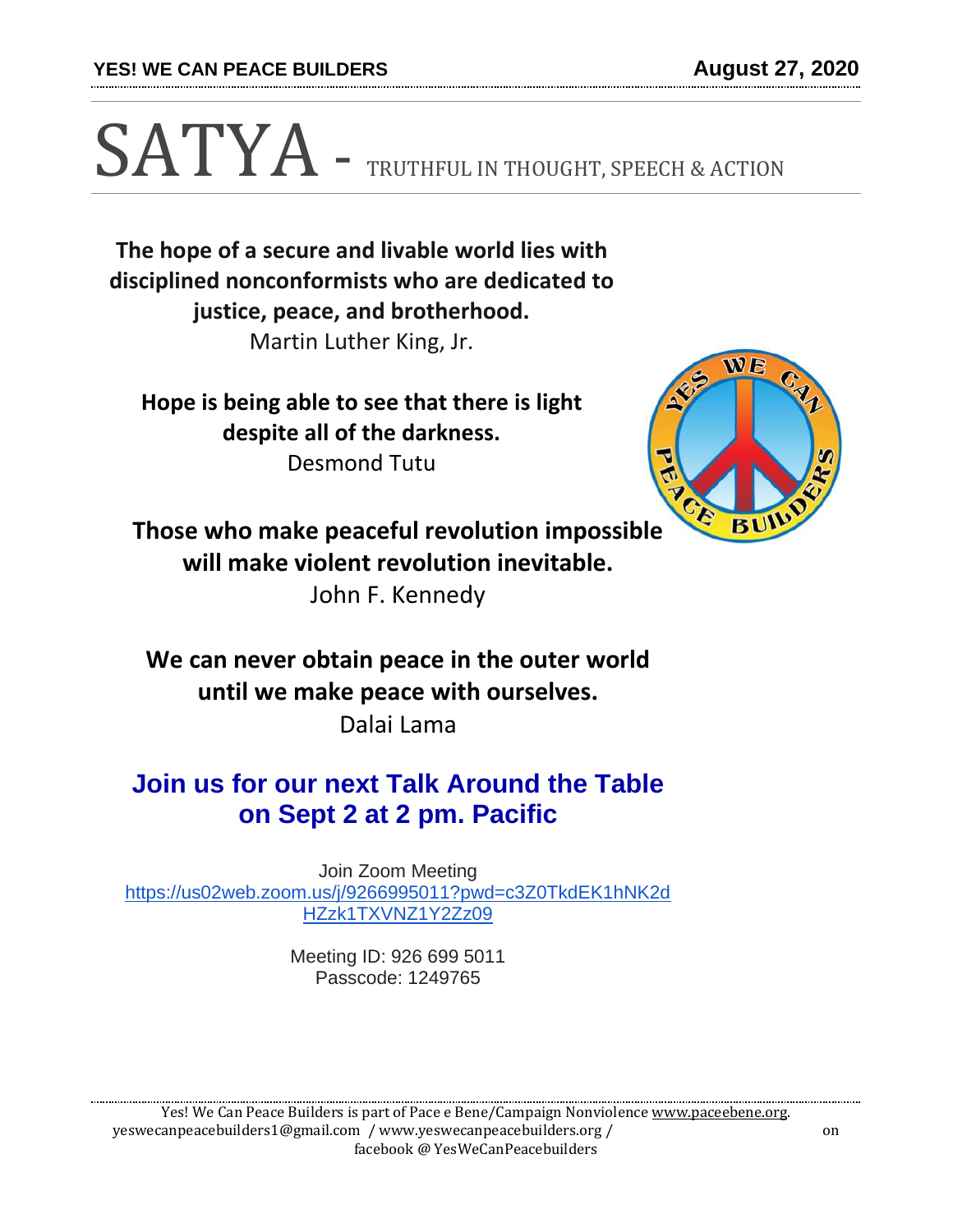## **The International Day of Peace 2020**

It comes around every year – the International Day of Peace on September 21<sup>st</sup>. Now, in the waning days of August I begin to think about what types of activities we will be able to put on to celebrate this most important day. This year a virus is causing a change in the way we do almost everything and that includes the spreading of the message of peace and nonviolence in ways we did previously.

I didn't know about the International Day of Peace prior to joining Campaign Nonviolence and signing up Morro Bay into the Nonviolent Cities Project. I found out that it is a day observed around the world and was established in 1981 by a unanimous United Nations resolution. They state that "Peace Day provides a globally shared date for all humanity to commit to Peace above all differences and to contribute to building a Culture of Peace."

United Nations Resolution 52/15 on November 20, 1997 took the steps a bit further proclaiming the year 2000 as the "International Year for a Culture of Peace" and was followed with Resolution 53/25 on November 10, 1998 proclaiming the period 2001-2010 as the "International Decade for a Culture of Peace and Nonviolence for the Children of the World."

A variety of actions were adopted establishing aims, strategies and main actors, as well as actions to foster a culture of peace through education, to promote sustainable economic and social development, to promote respect for all human rights and to ensure equality between women and men, foster democratic participation, to advance understanding, tolerance and solidarity, to support participatory communication and free flow of information and knowledge, and to promote international peace and security. All worthy items and many that leave us wondering how much of these have taken place. For it seems like we have regressed and appear to be going backwards, doesn't it?

The question is, have the two decades since these resolutions were adopted advanced the culture of peace and if so, how? Beginning in 2014 the organization Pace e Bene/Campaign Nonviolence began asking people around the world, and most especially in the United States, to celebrate the day but extend it for the full week surrounding the date. That year a bit more than 200 people across the country planned and carried out peaceful actions. Last year the number of peace and nonviolence actions swelled to 3,200. Numbers like this indicate that the movement toward a culture of peace is growing.

The United Nations establishes a theme for this day every year and this year's theme is "2020" Shaping Peace Together." Here is the statement announcing the theme: "This year, it has been clearer than ever that we are not each other's enemies. Rather, our common enemy is a tireless virus that threatens our health, security and very way of life. COVID-19 has thrown our world into turmoil and forcibly reminded us that what happens in one part of the planet can impact people everywhere.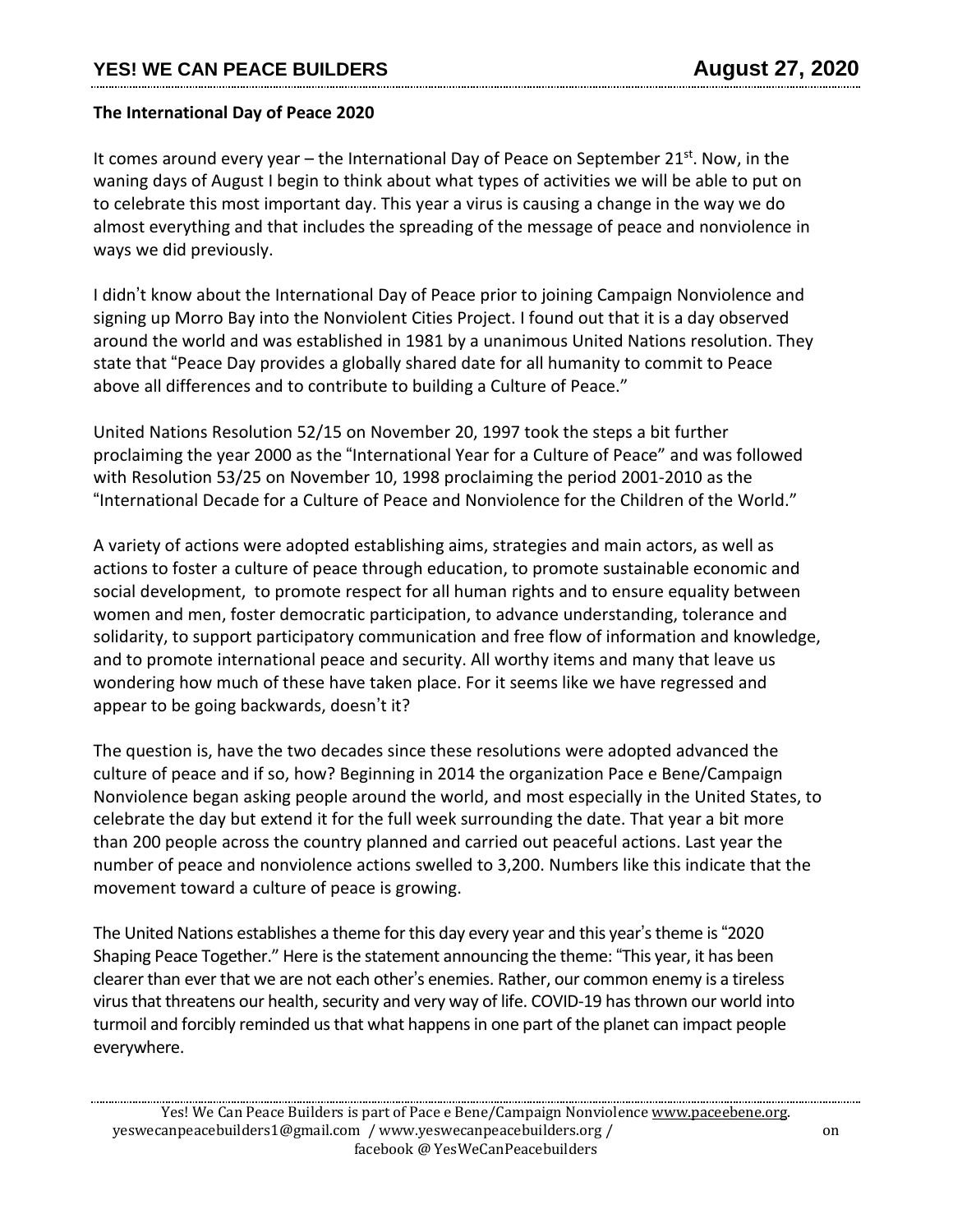## **YES! WE CAN PEACE BUILDERS August 27, 2020**

In March, UN Secretary-General António Guterres called on all warring parties to lay down their [weapons](https://www.un.org/en/un-coronavirus-communications-team/fury-virus-illustrates-folly-war) and focus on the battle against this unprecedented global pandemic. While the message is intended for armed parties, solidarity and cooperation across borders, sectors and generations are also needed to win this new fight against the worst public health crisis of our time.

For the United Nations, 2020 was already meant to be a year of listening and learning. To mark its 75th anniversary, the UN has invited millions of people worldwide to join [UN75,](https://un75.online/) the largest and furthest-reaching global conversation on building the peaceful and prosperous future that we want.

As we struggle to defeat COVID-19, your voice is more important than ever. In these difficult times of physical distancing, this International Day of Peace will be dedicated to fostering dialogue and collecting ideas. The world will be invited to unite and share thoughts on how to weather this storm, heal our planet and change it for the better. Even though we may not be able to stand next to each other, we can still dream together.

The 2020 theme for the International Day of Peace is"Shaping Peace Together." Celebrate the day by spreading compassion, kindness, and hope in the face of the pandemic. Stand together with the UN against attempts to use the virus to promote discrimination or hatred. Join us so that we can shape peace together."

Yes We Can Peacebuilders did some serious thinking as to how we could participate this year. For the past three years we held public actions; a Peace Picnic in the Park with nonviolence groups from around the county, drumming by Tribe Elation Drumming and songs of peace by the Peace Choir; a presentation of peace and nonviolence by members of the SLO Peace Academy at the United Church of Christ Congregational; a Peace Vigil at Estero Bay United Methodist Church, Arise and Go Forth walk at First Christian Church of Morro Bay; and Peace and Nonviolence at Farmer's Market along with the Morro Bay Resource Office.

With Covid 19 restricting us from holding a second year Peace Picnic in the Park, we decided to join the technical world and produce a series of eight videos, one for each day of Peace Week, with some of the following topics: Morro Bay Celebrates the Month of Peace in September; Great People of Peace; The Story of International Peace Day; How Morro Bay joined the Nonviolent City Project and What is That All About; What is Civil Disobedience; Climate Justice. Social Justice, Systemic Injustice-How Do They Relate. These videos will air on You Tube and begin on September 19<sup>th</sup>.

You can take part in International Peace Day by joining UN75 at [www.un.org/en/un75](http://www.un.org/en/un75) and join in the world's largest global conversation. And be sure to watch us on You Tube – we will send a link to you soon! Find us on the Internet at [www.yeswecanpeacebuilders.org](http://www.yeswecanpeacebuilders.org/) and join usfor biweekly Zoom sessions - just email [yeswecanpeacebuilders1@gmail.com](mailto:yeswecanpeacebuilders1@gmail.com) for the link.

- *Ruth Ann Angus*